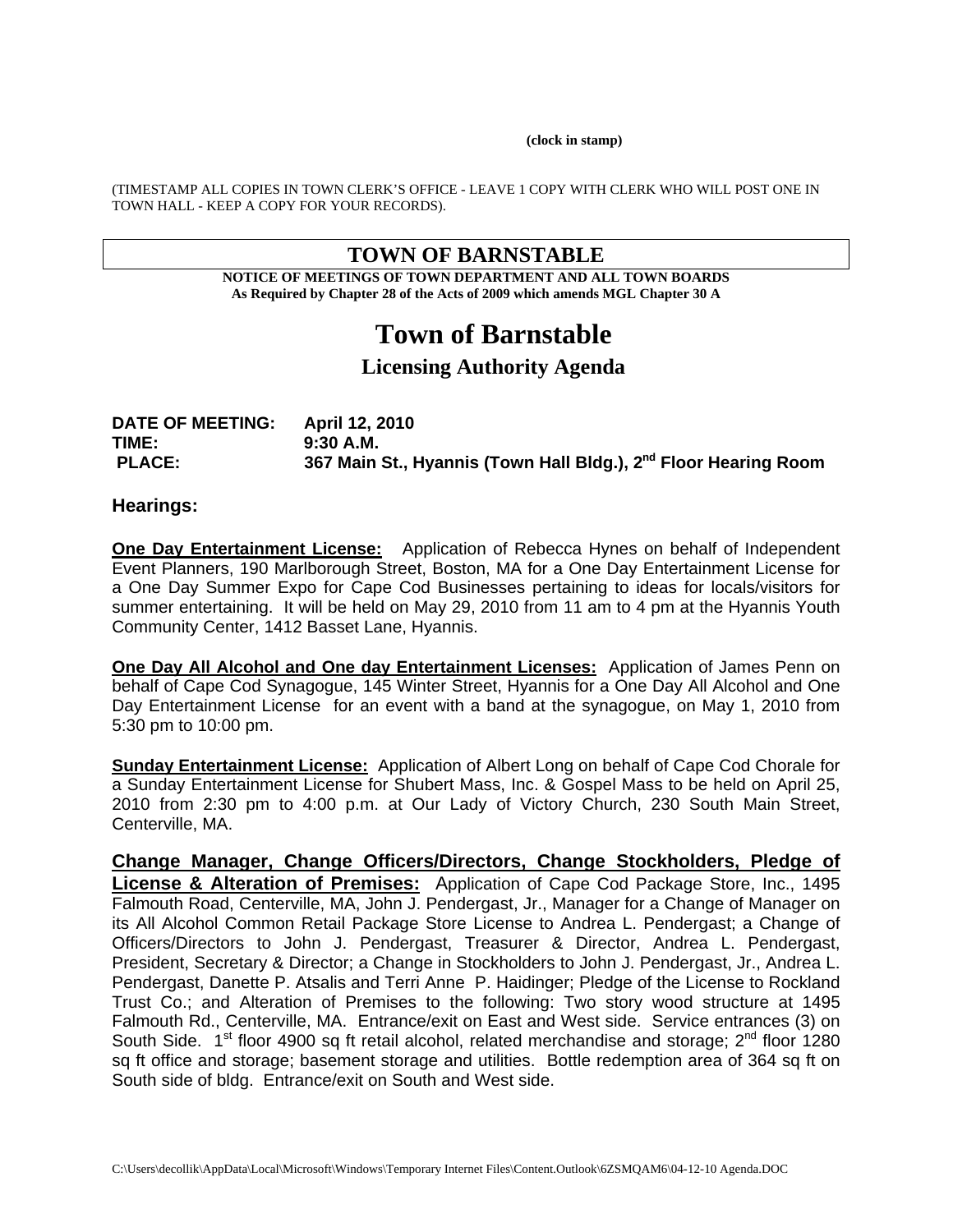**New Junk Dealer License:** Application has been made by Richard E. Mampe, d/b/a Jewelry Liquidation Consultants, P.O. Box 615, LaFayette Hill, PA, for a new Junk Dealer License, for an event to be held at The Cape Codder Resort & Spa, for Thursday, May 20, 2010 through Saturday, May 22, 2010. The event will be held each day from 10 am to 6 pm and hosted by Steve and Lori Simon of Mrs. Mugs, 680 Rte 6A, Sandwich.

**New Junk Dealer License:** Application has been made by Eugene James Bascou, d/b/a Anderson, Carter, Bascou & Associates Estate Buyers, 3571 East Colorado Blvd., Pasadena, CA for a Junk Dealer License for a 6 day buying event to be held at the Radisson Inn, 1127 Rte 132, Hyannis from 9 am to 7 pm on April 19, 2010 through April 24, 2010.

**New Common Victualler License:** Application of Jean E. Samedy, d/b/a Cafe Samedy, 569 Main Street, Hyannis, MA, Jean E. Samedy, Manager, for a new annual Common Victualler License, hours of operation 7 am to 10 pm.

**New d/b/a:** Request of Smilin Jack's Restaurant Group, LLC, 573B Main Street, Hyannis, Sean Downes, Manager, for a change of d/b/a to DB's Surf Bar & Restaurant.

## **Renewals:**

# **The following renewals have been submitted without any changes from the previous year for Licensing Authority approval:**

## **Junk Dealers**

Ferreira's Main Street Consignment Home Furnishings Historical Military Antiques Diamond Perfections Silva Jewelers New England Jewelry A.J. Marks More for Less The Second Coming Thrift Shop Cape Cod Jewelers J. Craig Medeiros Gamestop, Inc. Cape Cod Precious Gems & Coins

## **Common Victualler**

Ben & Jerry's

## **Business Meeting:**